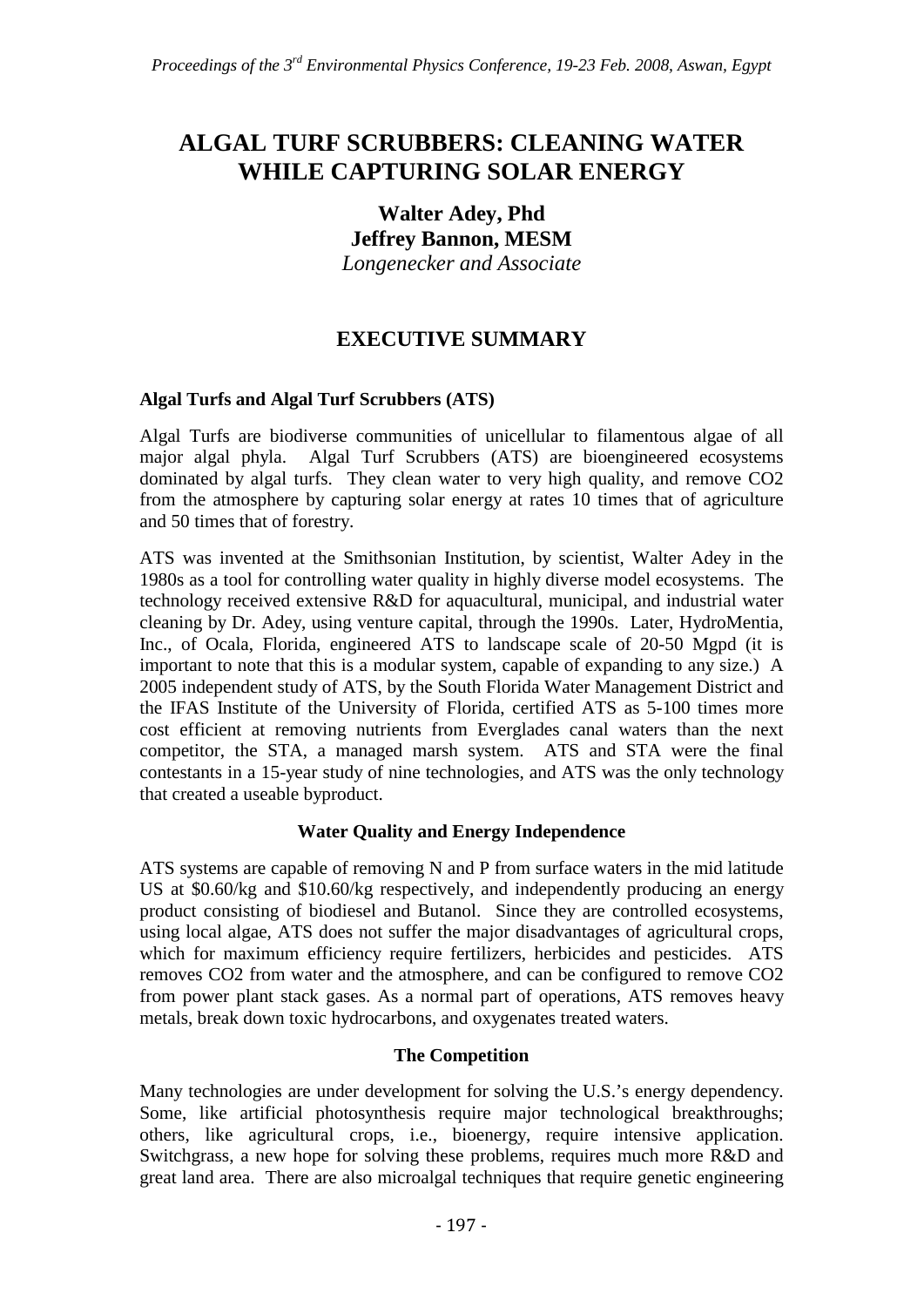of single species of special characteristics. All of these techniques have environmental consequences that are potentially very significant. All are monocultural and agro-industrial by their nature, unlike ATS, which uses a biodiverse ecosystem of local organisms.

## **CHALLENGES**

Population growth, modernization, globalization, and the subsequent burden and stress they continue to place on the planet have created immense socioeconomic, health, and environmental challenges for society. Unfortunately, solutions receive different priorities depending on the scientist, NGO, or governmental agency in charge; efforts toward one solution are often piecemeal and only mildly effective, and unfortunately, often exacerbate other problems. As an example, current energy solutions are multifold, with solutions ranging from a combination of nuclear, coal, natural gas, oil, and recently biofuels. All however present numerous problems: nuclear has the problem of safety and security concerns; oil and natural gas have issues of over demand, supply, accessibility, and pollutant release; and coal, although readily and cheaply abundant, places an immense burden on the environment due to mining effects, and the release of carbon dioxide and other harmful pollutants. Assuming that sustainable solutions are even approached, all of those on the table today involve methodologies that will have serious impacts on the atmosphere, water quality, and biodiversity.

Biofuels are strong contenders to overcome some of the problems of fossil fuels; yet approaches that use corn, soy, require excessive land and rely heavily on fertilization. This would place a tremendous burden on food-cropland, streams, rivers, and coastal waters, and would lead to eutrophication, organic chemical toxicity and a decline in biodiversity. Switchgrass still requires decades of R&D. The problems are as numerous as the solutions. The key is to find solutions that have multiple benefits: they must be economically competitive and biological in nature, but ultimately lead to environmental restoration.

## **THE SOLUTION**

### **What is an algal turf?**

Algal turfs are communities of organisms dominated by aggregations of unicellular to branched filamentous algae and cyanobacteria (blue-green algae). They are attached to hard substrates, rock, wood or plant stems. Most major groups of algae provide species that occur in turfs: green algae in fresh waters, brown and red algae in marine waters and diatoms and blue greens universally. In addition, they support numerous epiphytes and enmeshed algal unicells, and like grasslands and lawns, are often maintained by fish and invertebrate grazers in the face of competition by larger algae. It is likely that there are tens of thousands to hundreds of thousands of algal species that can form algal turfs. While algae provide algal turf's primary structure, by definition, these are biodiverse communities containing numerous protozoans and small invertebrates. They are sometimes referred to by other names e.g.: periphyton, aufwuchs, algal mats, and biofilms.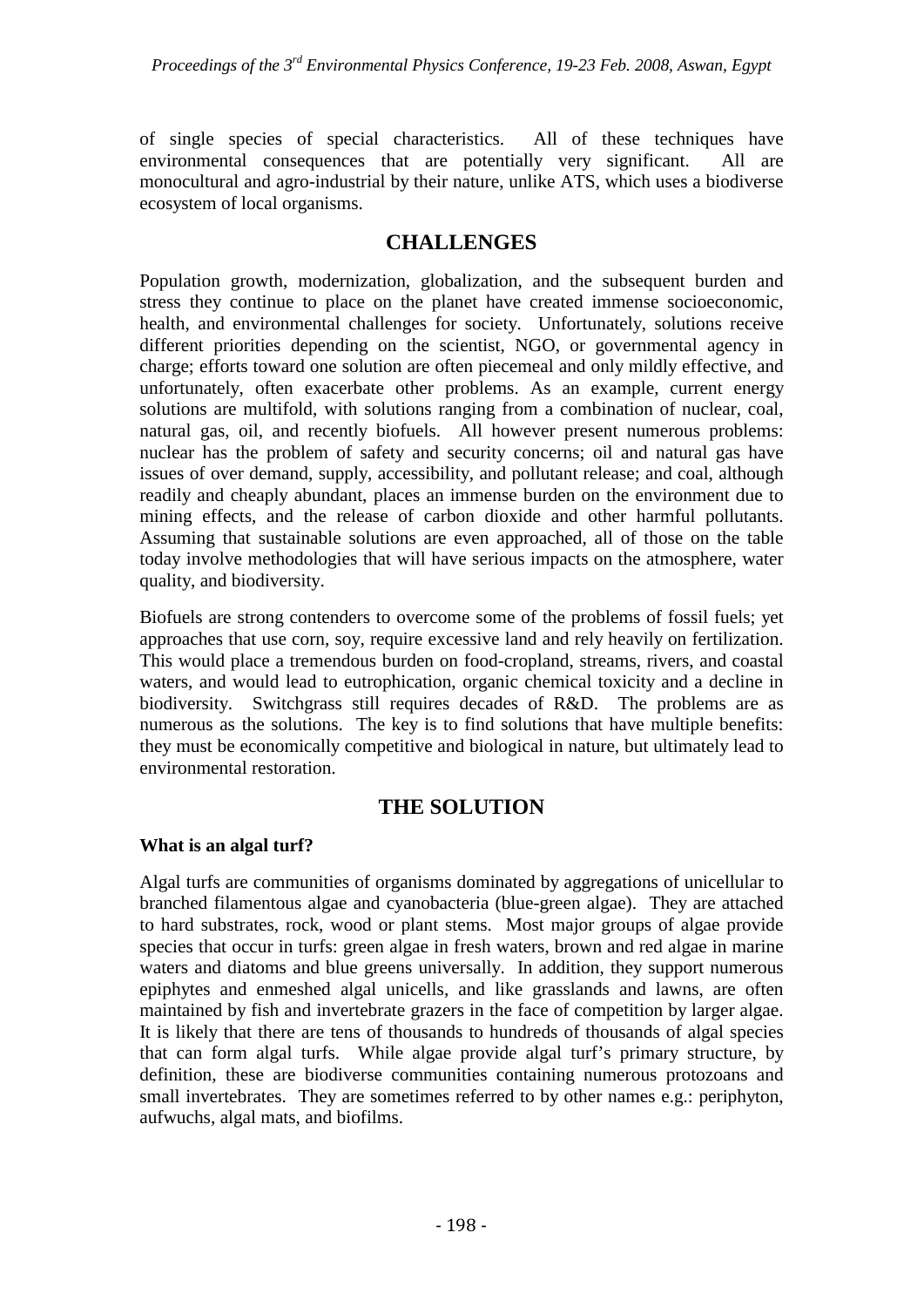#### **Why algal turfs are so productive**

Given strong current, surge or wave action, sunlight and regular grazing, algal turfs can be highly efficient at capturing solar energy. Most individual cells of algal turfs are photosynthetic; however, the extraordinary level of efficiency of algal turfs is also partly the result of high levels of mixing; flowing water, forced against cells by surge, greatly increases chemical exchange. In addition, photosynthesis in most higher plant and planktonic algal cells is biochemically inhibited in full sunlight, especially at high temperatures. Rarely are water temperatures as high in aquatic situations as in terrestrial environments, and of course, the typical problem of terrestrial plants: water loss, stomate closure and CO2 cut off does not occur. Most important, however, because of the back and forth swashing of filaments in wave surge, individual cells receive flashing light and no cells are fully shaded by others. This allows a very high level of light capture, and typically, as measured by oxygen release, there is no inhibition even in full tropical summer sun at mid day. Equally important, a very high proportion of light energy captured is transferred to chemical storage as added biomass.

For many of the same reasons, algal turfs are only very weakly inhibited by low nutrient levels. Individual cells are able to uptake carbon, nitrogen and phosphorus at fractions of ppb levels. Since the water film adjacent to each cell cannot be exhausted of nutrients in a surge and flow environment, relatively high levels of productivity occur even at very low nutrient concentrations.

For decades, the dream of microalgae, planktonic algae grown in large vats or even ponds, for food, biochemicals and more recently bioenergy, has lived on. Because it is difficult to efficiently achieve high productivity levels and to harvest planktonic algae, intensive searches for unique species, and more recently to alter species by biotechnology, have been undertaken to solve these problems. However, at the end of a major bioenergy project at the U.S. Department of Energy (DOE) in the 1990's, it was concluded that their greatest difficulties lay in trying to maintain a monoculture algal weeds are everywhere. As biodiverse ecosystems, algal turfs are not subject to these serious problems.

### **ALGAL TURF SCRUBBERS**

An Algal Turf Scrubber is applied biomimicry—an ecologically engineered, algal turf dominated, mini-ecosystem. An individual Algal Turf Scrubber is a sloping plastic membrane surface, square meters to hectares in dimension, and has a rough surface or is overlain by a mesh screen of several millimeters in pore size. A thin layer of water (1-2 cm thick) is pulsed across the screen. Algal spores from the waters being treated settle quickly on the screens and grow rapidly, taking up nutrients and carbon dioxide as they grow.

Depending upon season and temperature, the resulting algal turf must be harvested every 5-15 days to maintain high levels of productivity. Given this regime, Algal Turf Scrubbers are considerably more productive than terrestrial crops. Traditional crop production during the summer in the United States is 2-4 grams dry weight/m<sup>2</sup>/day. Switchgrass, given intense fertilization, can be higher than corn and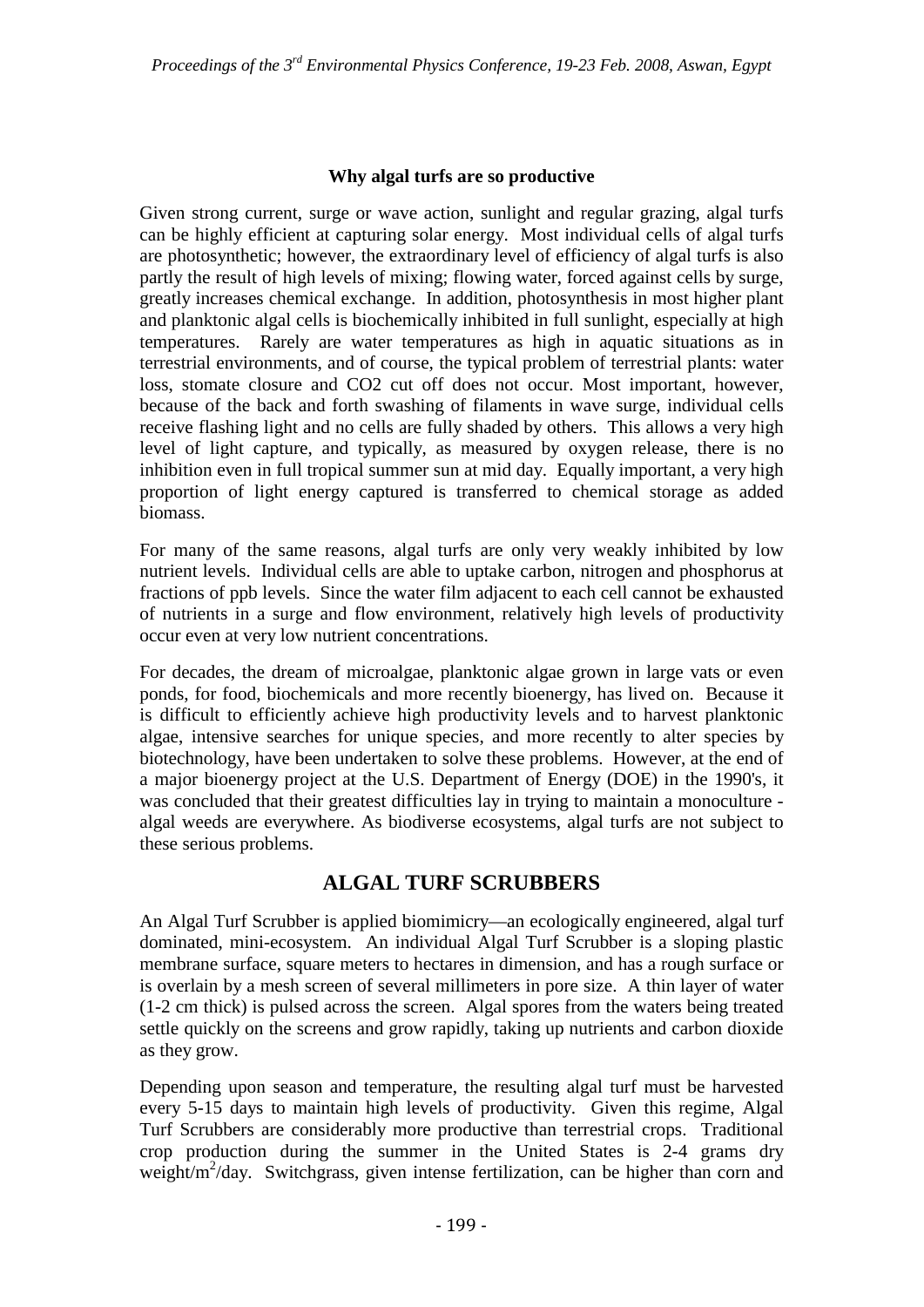soy, but year-round production in the central U.S. is only  $3-6g/m^2$ /day. Unlike algal turfs, switchgrass provides tough stalks that require specialized, and, as yet unproven at industrial scale, enzyme breakdown. Algal turfs have less recalcitrant fibers and no lignin, and are more easily refined than even corn and soy--at the same levels of light, they can photosynthesize and produce new tissue at roughly 10 times that of typical crops (and 50 times that of forests.) Moreover, in central to southern areas of the country, Algal Turf Scrubbers can be operated year round.

Algal turf scrubbers do not require fertilization; they operate at high production levels on waste nutrients. Even if nutrient levels on the major river systems on which operation is planned were to be reduced to pre-Columbian levels, production would remain moderately high because of the great efficiency of nutrient capture. Fish are the primary grazers of algal turfs, but they cannot function in the thin water layer of the scrubber. There are micrograzers of algal turfs such as chironomid larvae, but they are naturally kept in check by frequent harvest, and the dense bird populations that flock to large scrubbers. Diseases are not destructive because of the high diversity of algal turfs; individual species come and go to little effect.

# **MATURE TECHNOLOGY**

The above information is supported by dozens of experimental studies and hundreds of years of operational time (i.e., multiple ATS over 25 years of operation). Moreover, ATS systems have received over 15 years of research and development testing followed by a ten-year history of pilot plant construction and operation for water quality control. This not only includes ATS systems for water treatment, but also for aquaculture. Two full-scale plants of tens of millions of gallons per day were operated for finfish production in Florida and Texas (one for over ten years) with great technical success. Finally in 2005, the University of Florida provided proof of concept with respect to the economic viability of ATS. This study reported on a one hectare ATS pilot system, normalized to a 56-acre, 50-year operation, and was funded and monitored by the South Florida Water Management District and the IFAS Institute of the University of Florida.

## **THE COMPETITION**

**Terrestrial Plants:** Corn and soy are currently cultivated to produce gasohol, biodiesel, and methane. To achieve even moderate productivity, they require fertilization and often treatment with herbicides and pesticides. Diseases can become serious hazards in these extensive monocultures. Even with best management practices, nutrients and toxic compounds will find their way into already highly overburdened lakes, rivers and coastal waters. Most of the production of these plants in temperate zones occurs in summer, with die off or aestivation in winter.

**Microalgae:** Most of the algal production work for the last half-century has been carried out on plankton (i.e., in large vats or ponds). These "microalgae" systems have a disadvantage in that the cells are free in the water column. The cells move with the water and are difficult to "mix"; being unattached, they carry their local water film with them and that film acts as a barrier to metabolite exchange; shading and light inhibition are difficult to avoid. Moreover, harvest is difficult, in the past requiring expensive centrifugation. There are newer methods of precipitation for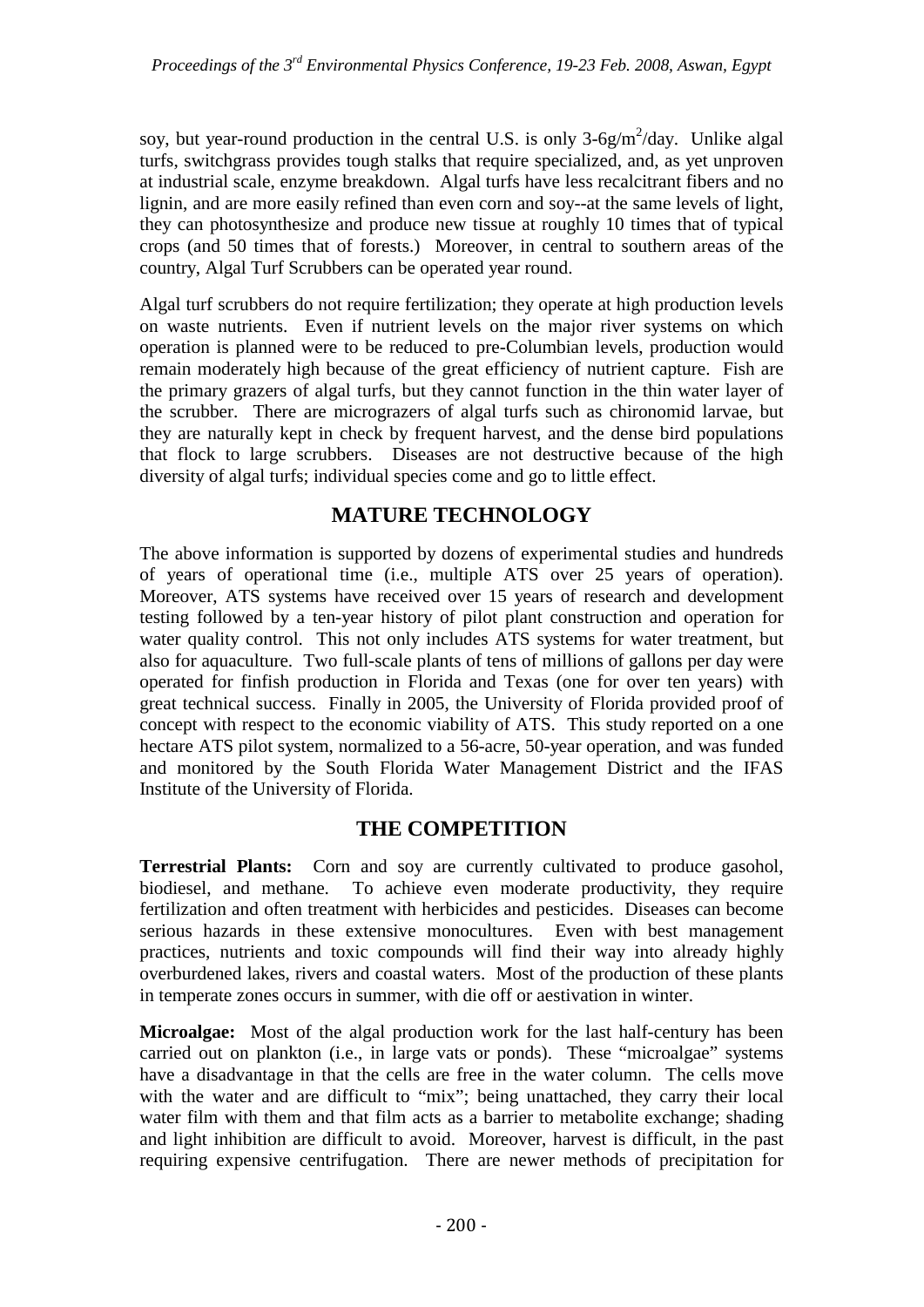microalgae, but they require chemical treatment and a sludge that must be managed. These are batch processes requiring continual management.

For the last decade, considerable effort has been expended to improve microalgal production by searching for and culturing specialized species and by genetically altering species to provide greater solar capture or more desirable storage products. However, these types of approaches have two major drawbacks: the basic problems of invasive species and monoculture.

In terms of biomimicry, ATS systems are like membranes at the cellular level. Efficiency is likely to be greater, given the same solar input and driving energy, on an ATS, than in a pond or vat. Also, ATS systems are communities and ecosystems; they employ local pre-existing species; since the biodiversity is high, diseases are not a factor in long-term production. None of the primary challenges of modern agriculture: herbicides, pesticides, fertilizers, soil depletion, drought and diseases are significant factors with ATS.

It is our belief that not only are ATS systems economically more competitive than microalgal pond systems, they are easier to maintain, require less energy and land for production, and produce more useable biomass than competitors. More importantly, the Algal Turf Scrubber is based on a biodiverse ecosystem, not a monoculture, and therefore has the advantage of being "local", stable, and sustainable.

## **ENVIRONMENTAL BENEFITS OF ALGAL TURF SCRUBBERS**

ATS systems, through the process of cleaning water, produce multiple environmental and social benefits. The ultimate result is clean, healthy water, as well as restored waterways. This is accomplished in several ways:

### **Environmental Benefits**

As in most photosynthesis, algal turfs abundantly release oxygen; in ATS systems, oxygen is dissolved into the overflowing water. It is not unusual for water flowing off an ATS plant in the afternoon to be highly supersaturated. In waters needing extensive bioremediation, such as the Chesapeake Bay and the Gulf of Mexico, large ATS plants would have a significant and immediate impact on downstream dead zones.

#### **Nitrogen and Phosphorous**

ATS systems are well known for their abilities to "scrub" nitrogen and phosphorus. Their lack of sensitivity to nutrient concentration, until extremely low levels are achieved, provides the ability to accomplish high water purity. Equally important, when high biomass production is desired, it is unlikely that fertilization will ever be required, except for the most specialized of uses.

#### **Carbon Dioxide**

In some fresh waters, mostly those of moderate quality and higher pH, readily available CO2 in the water can be exhausted during the afternoon, as pH in water flowing down a large ATS is driven to over 10, affecting productivity. A simple solution to this problem is to link CO2 in power plant stack gases to large-scale ATS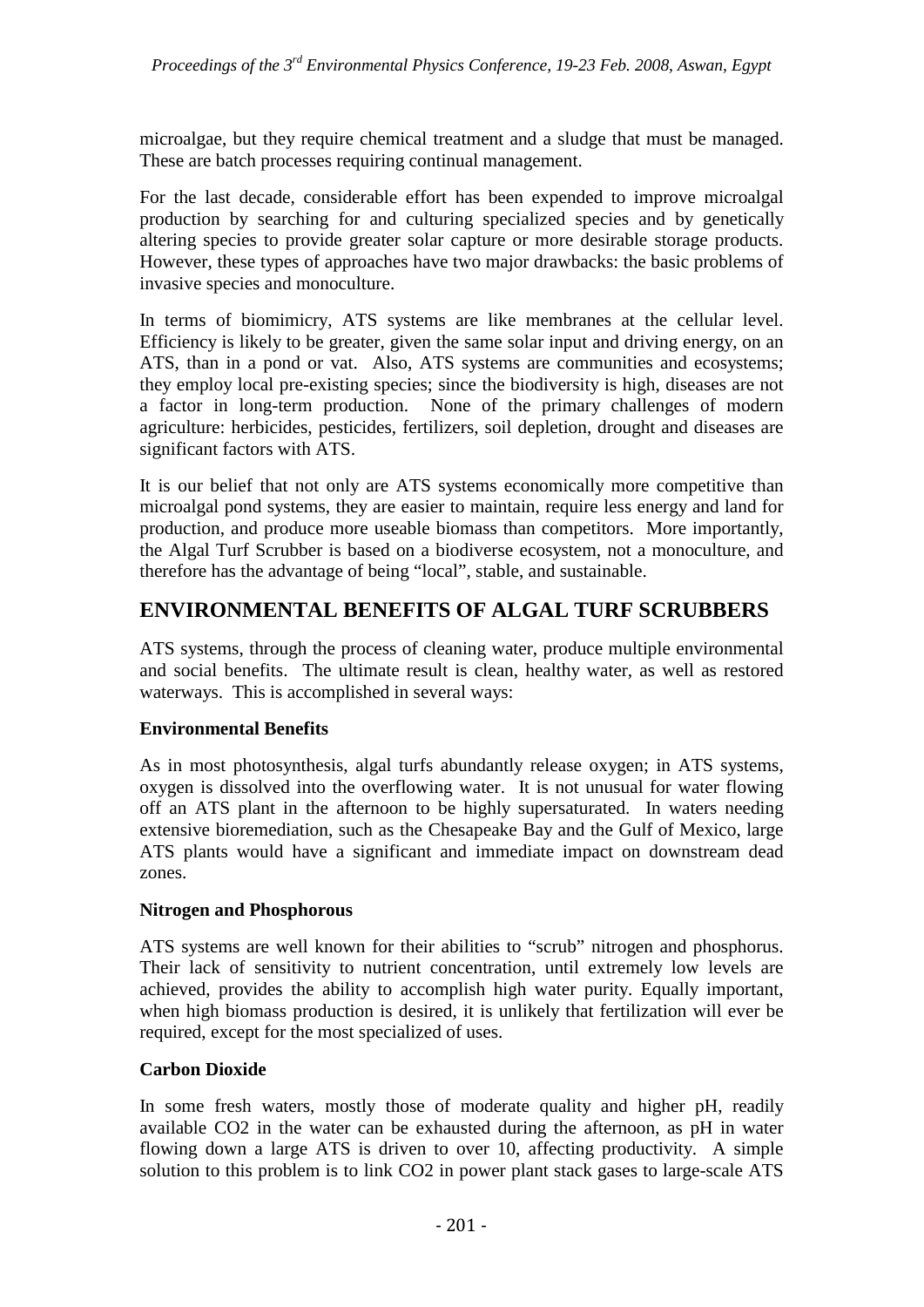systems. While this can be done with today's technology, an insertion process under development would greatly improve transfer efficiency, and would increase the CO2 scrubbing aspects of ATS from simple atmospheric carbon removal to preatmospheric, industrial removal. Theoretically, ATS systems, at very large scale, are capable of not only blocking power plant release of CO2 to the atmosphere but of significant draw down of existing atmospheric CO2.

### **Heavy Metals**

It has been known for a half century that algal cell walls adsorb heavy metals, and it is a characteristic of ATS phytoremediation, that heavy metals are removed from treated waters and sequestered into the algal biomass. This is an added value of ATS water cleaning, especially in waters with an industrial or urban component.

### **Toxic Organics**

Combined with solar ultraviolet, ATS systems with high oxygen supersaturation break down entrained hydrocarbons. There is an extensive general research literature on this process, and a single ATS research study in the late 1990's demonstrated that when combined with artificial ultraviolet, ATS systems have considerable capability of breaking down a variety of chlorinated hydrocarbons. Additional research is necessary in this area, as a single study, even with a considerable laboratory support, cannot provide the basis for systems engineering; however, it is likely that if ATS is carried out at very large scale to produce bioenergy, it will significantly reduce toxic hydrocarbons in aquatic environments and ultimately the ocean.

# **BYPRODUCT POTENTIAL OF ALGAL TURF SCRUBBERS**

In addition to the environmental benefits of ATS systems, there is a large potential for valuable byproduct use and reuse to create new economic opportunities. The key to realizing the full potential of Algal Turf Scrubbers lies in approaching solutions from a whole-systems perspective. Using ATS interconnected to other existing technologies, such as fermentation systems or anaerobic digesters, the potential for byproduct reuse increases dramatically. Not only do you get clean water and nutrient removal, you have the potential to sequester industrial CO2, develop new sources of renewable energy, and create new sources of fertilization and animal feed. This is accomplished by re-imagining how value is defined and produced. Trapped within the confines of one technology or solution, it is naturally impossible to extend past the core competency of any technology to create more abundant value. However, like nature, when connected to other technologies, emergent qualities in the system produce a cascade effect. One waste or byproduct becomes the input for another byproduct. In this way, we can wring every amount of value out of the system, while simultaneously eliminating waste and improving the environment. It is a win-winwin situation.

### **Biodiesel and Energy Production**

Bioenergy, as biodiesel, gasohol and methane from corn, soy and waste biomass, has become an important component of U.S. energy use. However, bioenergy remains at only a few percent of total U.S. requirements, and the most optimistic estimates would put it in the maximum range of 15-20% of imported oil (see e.g., Lovins et al,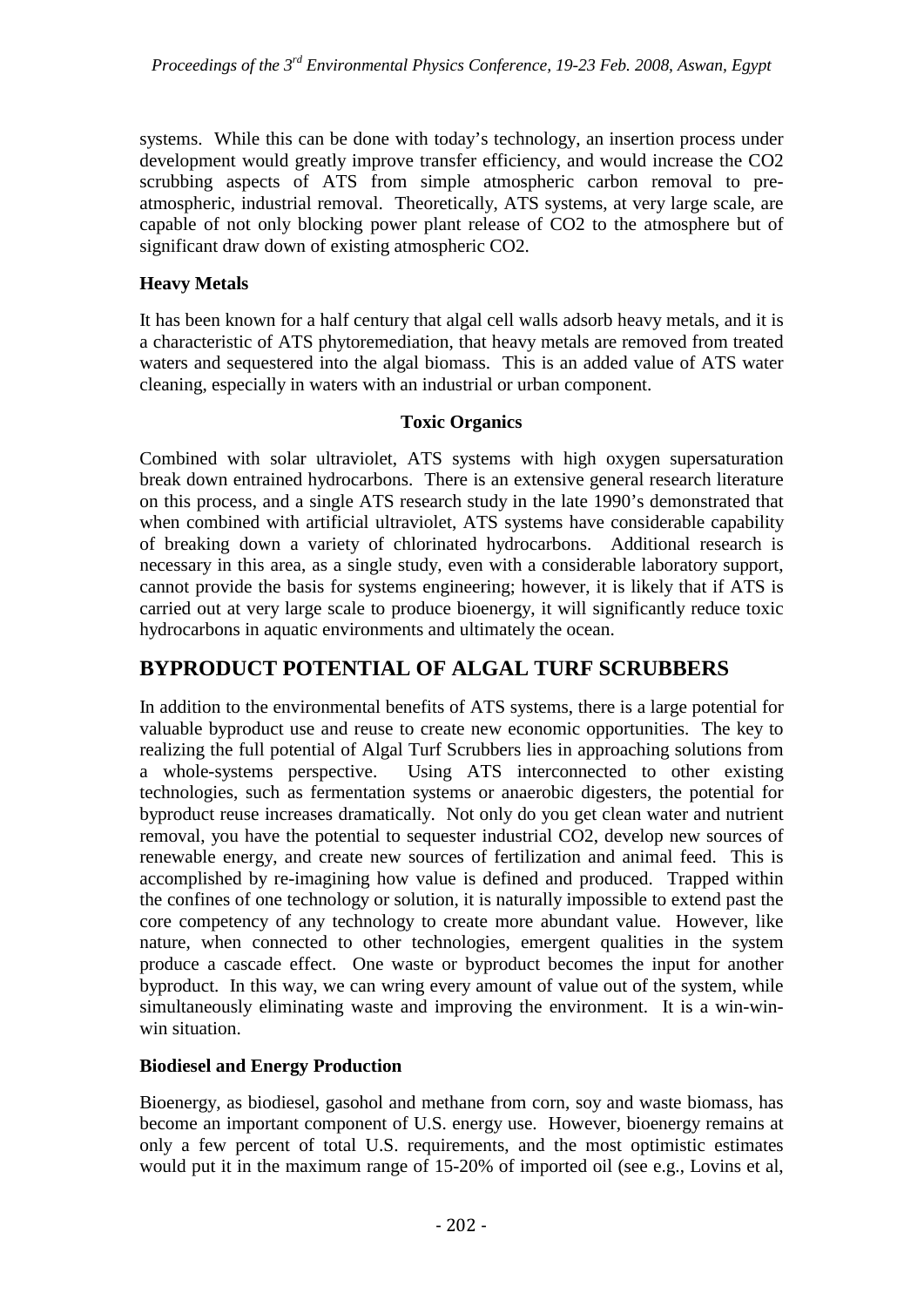2004. Winning the Oil Endgame). The primary difficulty with agricultural bioenergy is that at current corn, soy, switchgrass levels of productivity, to match imported oil, all the agricultural land in the U.S. would be required. That could perhaps be cut in half with extremely intensive culture, but the fertilizers and pesticides required to do that would provide an ecological disaster. At an MIT seminar in 2005 on the U.S. energy crisis and its relationship to global warming, the participants could ascribe only a minor role to bioenergy and suggested nuclear as the only, but admittedly difficult option. On the other hand, some major organizations, such as NRDC, support a bioenergy option.

The U.S. Department of Energy (DOE) funded a number of projects to use microalgae for oil production in the 1990's. Being planktonic, systems of moderate productivity and low economic efficiency, they were not competitive at then existing prices, but they did provide the basis for understanding the conversion of algal biomass to biofuels – mostly either biodiesel or methane. An analysis of the algal product from the S-154 test facility (www.hydromentia.com) provided 55% volatile solids of dry weight, which is more favorable for direct energy conversion than the algae of the DOE study. The likely range based on IFAS economics is \$0.85-\$1.00/gal FOB at an ATS-plant. At roughly \$40/bbl, this is highly competitive with fossil fuels today. When coupled with potential nitrogen and phosphorous credits, the economic potential becomes compelling, with costs below \$0.40-\$0.50 cents a gallon.

This is an area where economic research is required – namely what is the cheapest way to convert ATS algal turf to a useable energy product? Microalgae researchers usually settle on methane, though many are searching for species high in oil, or genetically engineered species, to achieve greater productivity. ATS scrubbing of moderate nutrient waters, tend to produce a biomass that is rich in diatoms (which carry their storage products as oil), and diatoms were probably the source of most petroleum. This is likely to tip the scale to a biodiesel product, though several other options are also viable.

# **ATS SYSTEM ENGINEERING**

During the period from 1980-1991, ATS analysis consisted primarily of basic laboratory research on bench scale to greenhouse-scale systems treating waters ranging from highly oligotrophic model ecosystems to highly loaded aquaculture, chicken manure and raw sewage. Some of this work continued through the 1990's, adding toxic chlorinated hydrocarbon breakdown and extending to treating mesocosm systems of several million gallons. This research was mostly carried out by Walter Adey's Ecological Systems Technology, Inc. and the S.I.'s Marine Systems Laboratory and appeared in many publications – see Bibliography.

Beginning in the early 1990's, ATS analysis expanded to small, pilot field systems, ranging from a Florida Everglades agriculture water treatment system, to secondary and tertiary treatment of sewage at high and low ammonium levels, to finfish aquaculture ranging up to 500,000 gpd. This began the engineering phase as it related to design for maximum efficiency. Most of this work was carried out by Aquatic BioEnhancement Systems, Inc.

In the late 1990's and through to the present day, formal engineering to maximize efficiency of the ATS process was undertaken by the engineering staff of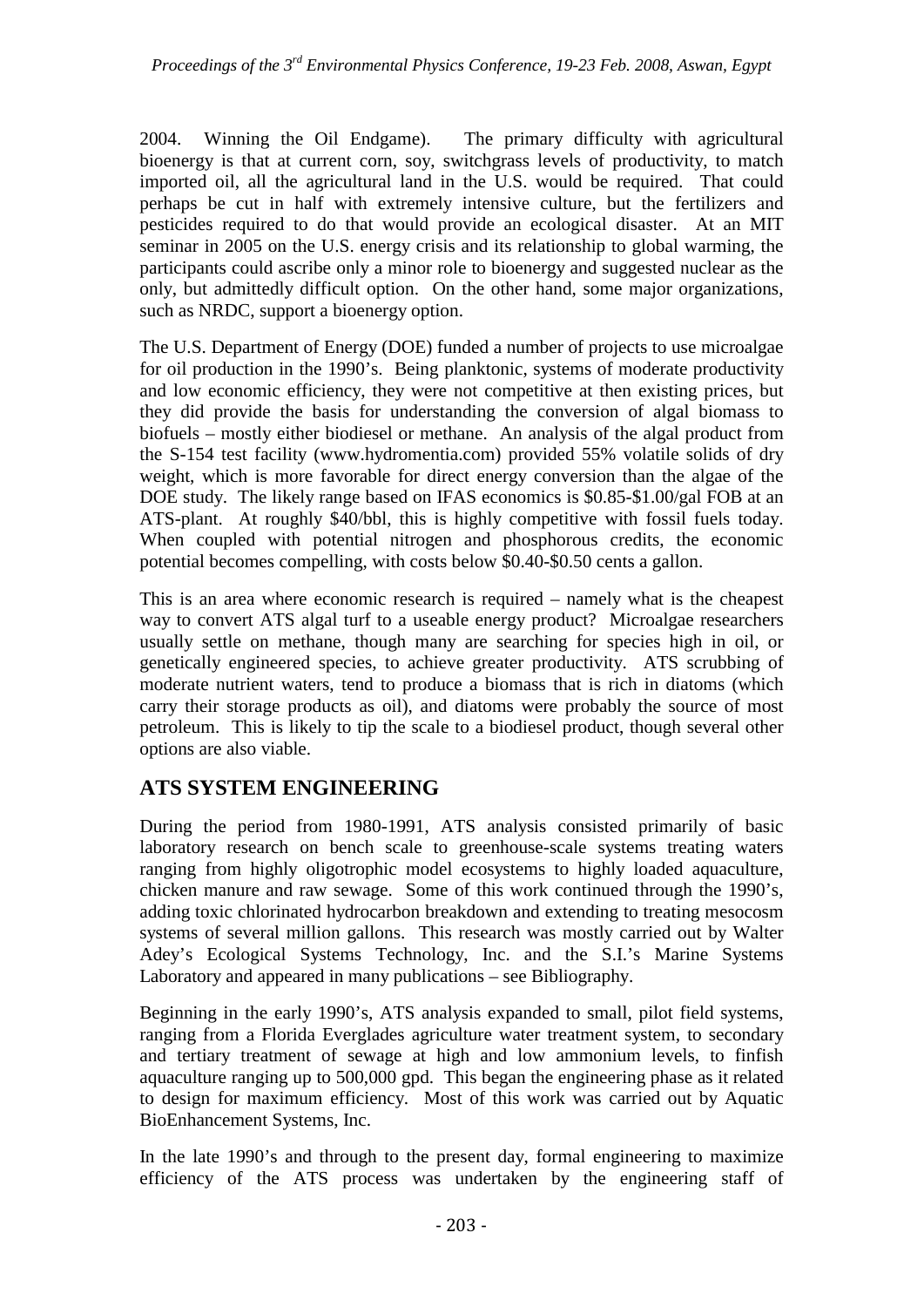HydroMentia, Inc. HydroMentia has designed, constructed and operated several fullscale systems ranging up to 40Mgpd for aquaculture, agricultural and municipal nonpoint source treatment. A number of lake and stream treatment systems are currently under construction. Based on an engineering report for one of those systems, written for the South Florida Water Management District (SFWMD), an economic analysis was prepared by the IFAS Institute of the University of Florida (http://edis.ifas.ufl.edu/FE576). Note that ATS are sometimes called Managed Aquatic Plant Systems (MAPS).

### **BIBLIOGRAPHY**

[1] NMNH and Related Publications Relating to Algal Turfs, ATS and the Use of ATS in Ecosystem Modeling (Adey publications, except as noted)

[2] 1979 (with C. Rogers, R. Steneck). The South St. Croix Reef: A Study of Reef Metabolism as related to Environmental Factors and an Assessment of Environmental Management. Report to the Virgin Islands Government. Charlotte

[3] 1980 Miller, J. 1980. Reef Alive. Science News 118:250-251

[4] 1981 (with Brawley, S.). The Effect of Micrograzers on Algal Community Structure in a Coral Reef Microcosm. Marine Biology 61:167.

[5] 1981 (with Brawley, S.). Micrograzers May Affect Macroalgal Density. Nature 292:177.

[6] 1982 (with Brawley, S.). Coralliophila abbreviata: A Significant Corallivore! Bull. Mar. Sci. 32:595.

[7] 1982 Algal Turf Scrubber. United States Patent No. 4,333,263, June 8, 1982. Assigned to the Smithsonian Institution.

[8] 1982 Sears, J, J. and S. Brawley. Smithsoniella gen. nov. A possible evolutionary link between the multicellular and siphonous habits in the Ulvophyceae, Chloroplyta Am. J. Bot.  $69 \cdot 1450 - 1461$ .

[9] 1983 The microcosm: a new tool for reef research. Coral Reefs 1:193-201.

[10] 1983 (with S. Williams) Thalassia testudinum Banks ex Konig. Seedling success in a coral reef microcosm. Aquatic Bot. 16:181-188.

[11] 1985 (with R. Steneck) Highly productive eastern Caribbean reefs: synergistic effects of biological, chemical, physical and geological factors. NOAA Symp. Ser. for Undersea Res. 3(1):163-187.

[12] 1985 Miller, J. Diet for a blue planet. Science News 127:220-221

[13] 1987 Food production in nutrient poor seas bringing tropical ocean deserts to life. Bioscience 37(5): 340-348.

[14] 1987 (with T. Goertemiller) Coral reef algal turfs master producers in nutrient poor seas. Phycologia. 26: 374-386.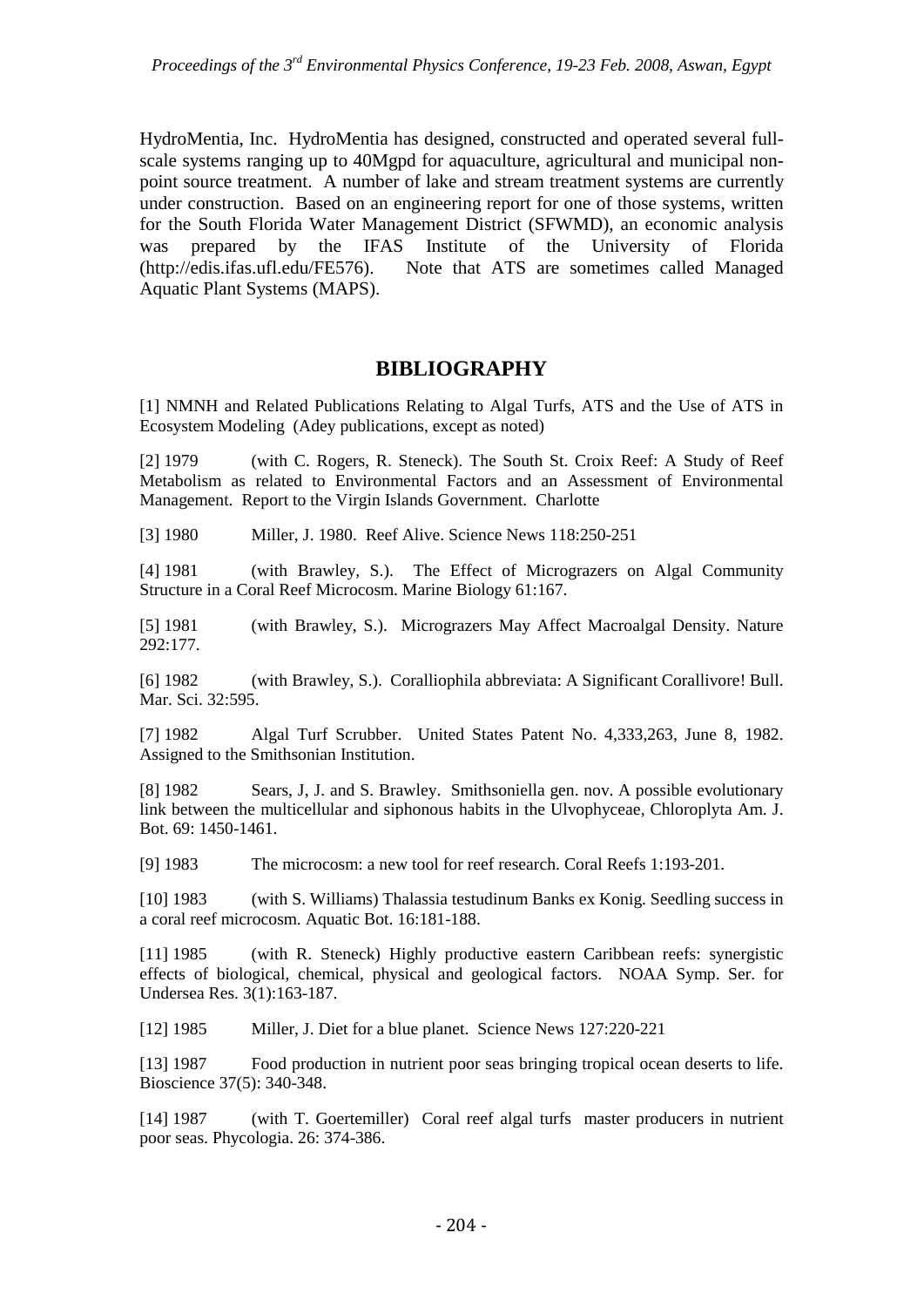[15] 1987 (with Griffith, P., J. Cubit, and J. Norris) Computer automated flow respirometry: metabolism measurements on a coral reef flat and in a microcosm. Limnology and Oceanography, 32: 442-451.

[16] 1987 Marine Microcosms (In) Eds. Jordan, W., J. Aber and M. Gilpin. Restoration ecology: a synthetic approach to ecological research. Cambridge University Press. 342 pp.

[17] 1988 Hackney, J. and P. Sze. Photorespiration and productivity rates of a coral reef algal turf assemblage. Mar. Biol. 98: 483-492.

[18] 1988 Cherfas, J. The Ocean in a Box. New Scientist 1602: 46-50.

[19] 1989 (with J. M. Hackney) The composition and production of tropical marine algal turfs in laboratory and fields experiments. 135pp. (In) Adey, W. and D. Farrier. The Biology, Ecology, and Culture of Mithrax Spinosissimus Utilizing Cultured Algal Turfs, Mericulture Institute, Washington, DC

[20] 1989 (with J. Hackney, and R. Carpenter) Characteristic adaptations to grazing among algal turfs on a Caribbean Coral Reef. Phycologia 23: 224-250.

[21] 1989 On National Parks conservation, education or recreation? A role for synthetic ecology. Courier. 34: 811.

[22] 1990 Water Purification system and apparatus. United States Patent 4,966,096:1- 14, 3 drawings.

[23] 1991 (with Loveland, K.) Dynamic Aquaria: Building Living Ecosystems. Academic Press. 643pp.

[24] 1991 (with R. Carpenter and J. Hackney). Measurements of Primary Productivity and Nitrogenase Activity of Coral Reef Algae in a Chamber incorporating oscillatory flow. Limnol. Oceanog. 36:40-49

[25] 1992 Water purification system and apparatus – microcosm system integration with ATS. U.S. Patent no. 5, 097,795.

[26] 1993 (with C. Luckett and K. Jensen). Phosphorus removal from natural waters using controlled algal production. Restoration Ecology 1:1-11.

[27] 1995 Controlled Ecologies. Entry in Encyclopedia of the Environmental Sciences. 6pp. 5 figs. Academic Press.

[28] 1995 (With R. Craggs, K. Jensen, M. St. John, F.B. Green and W. Oswald). Phosphorus removal from wastewater using an algal turf scrubber. Proc. Int. Assoc. Water Quality. March 26. 11pp.

[29] 1995 An algal solution to large scale wastewater amelioration. Ecological Soc. Am. Ann. Meeting. 76(2):1 (Abstract).

[30] 1995 Cost effective wastewater remediation for the protection of coral reef Environments. Env. Sustainable. Dev. Proc. Ser. 9:46-47. (Abstract - World Bank).

[31] 1996 (with P. Kangas, Eds.) Mesocosms and Ecological Engineering. Special Issue of Ecological Engineering, with editorial.6 (1-3):1-6

[32] 1996 (with R. Craggs, B. Jessup and W. Oswald) A controlled stream mesocosm for tertiary and higher treatment of sewage. Ecological Engineering. 6 (1-3):149-170.